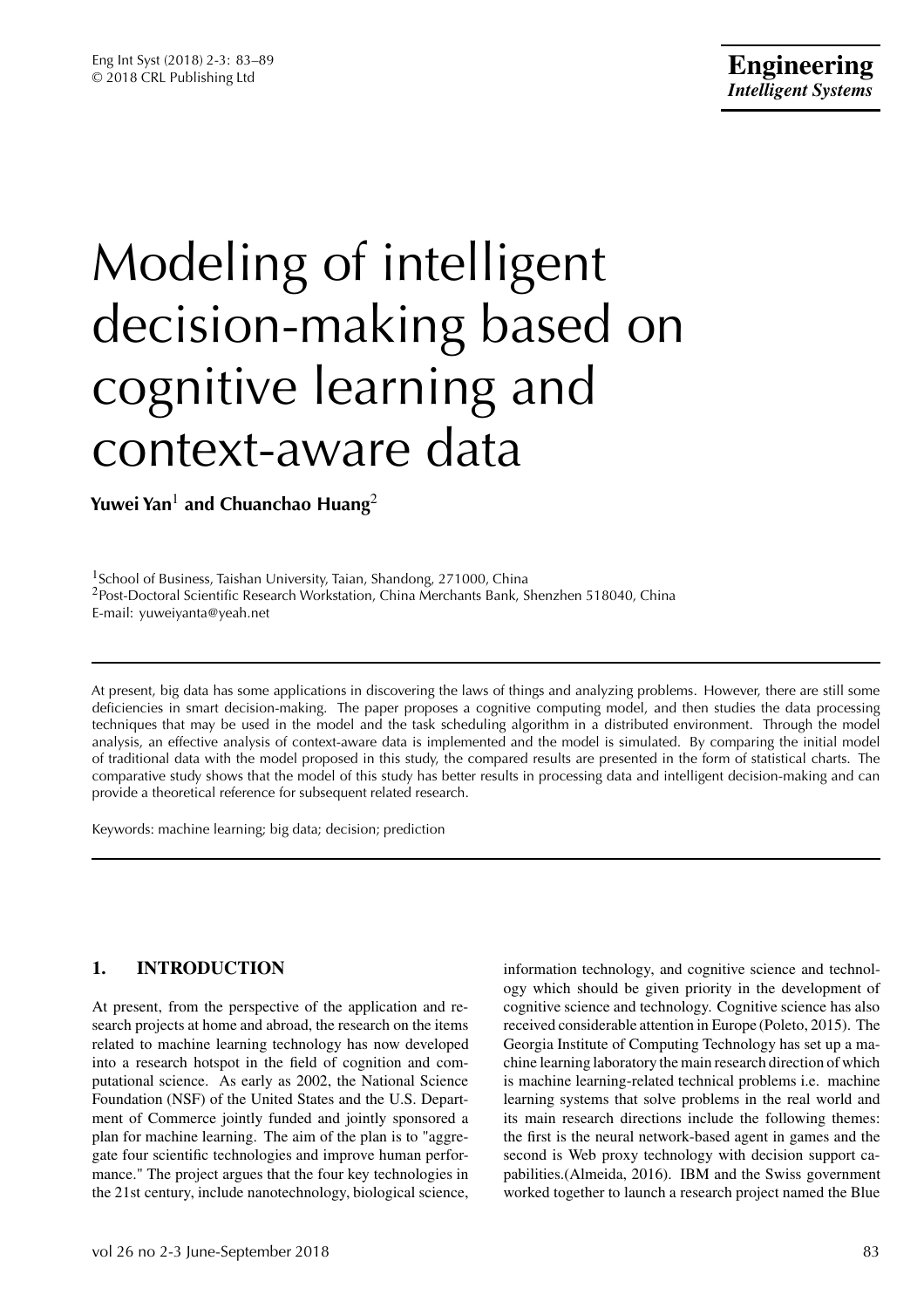Brain Project. The project's research goal is to develop a system similar to human cortical tissue to aid human cognitive task. Lockheed Martin Space Systems Company's Advanced Technology Lab is also engaged in machine learning-related project research. At present, they are designing a militarized system that can work automatically. This system can realize the continuouslearning of knowledge and the accumulation of experience, and can automatically conduct knowledge learning and logical reasoning. The company's advanced technology laboratory developed a system called ontology driven interpretive system and cognitive processing. The key technologies of this system include: ontology interpretation protocols and empirically accumulated ontology protocols for class logic reasoning and various forms of cognitive structures (Vera-Baquero, 2015). The Information Processing Technology Center of the US Department of Defense Advanced Research Projects Agency began funding a machine learning technology-related project in 2003 and its research goal is to finally develop a machine learning machine system that has the following capabilities: (a) It is able to sense the environment and goals and think in conjunction with its own abilities; (b) it has a certain level of learning ability; (c) It is able to interact with the user and able to explain its reasoning process; (d) It has the ability to deal effectively with emergencies (Santos, 2017).

From the above discussion, we can see that there is much research work on machine learning at the present, but there is little research on applying it to decision support models. Based on this, our present study based on machine learning conducts machine learning on the basis of big data processing, and carries out cognitive learning to achieve intelligent decision-making, so that information technology can be better applied to various decisions.

#### **2. RESEARCH METHODS**

#### **2.1 Task scheduling system model**

When dealing with very large data usage scenarios, we often use distributed processing methods. Distributed computing environments are often characterized by large scale and dynamics, and computing and data resources are not evenly distributed. In such an environment, it is necessary to properly schedule and allocate computing tasks and computing resources in order to achieve the best results.

Based on the strategy of task scheduling which utilizes accurate classification of resource queues, this study adopts the task scheduling model and scheduling strategy, that is implemented by queue matching. First, the resources are clustered, and then the tasks are clustered according to the clustered resources and this is utilized for Scheduling.

The system model structure is shown in Figure 1. In the task scheduling system shown in this figure, the task queue is on the left, the resource queue is on the right, and a central server is in the middle, which is responsible for the task and resource matching operations (Jin, 2015).

As shown, its task can be represented as a set *Q*, the task queue stores arrival tasks that are waiting for the system to allocate. There are *N* tasks to represent the task queue, and these can be expressed as formula (1)

$$
Q = \{Q_1, Q_2, \dots, Q_N\} \tag{1}
$$

In this model,  $A_n(t)$  represents the number of tasks belonging to category n in the new task that arrived at the system at time *t*. According to this concept, the arrival task vector can be defined (Vardarlier, 2016) and can be expressed as formula (2)

$$
A(t) = \{A_1t, A_2t, \dots, A_Nt\}Q
$$
 (2)

In many systems, the arrival task may not be able to be processed under certain circumstances, such as when the server is busy. This situation is also modeled.  $R_n(t)$  represents the number of new tasks that arrive at the system at time *t* when they belong to the *n*-th task and the server can handle them. It is called real arrival task at time  $t$ .  $Q_N(t)$  represents the number of tasks of the corresponding class stored at time *t*, and the stored task queue vector is expressed as Equation (3). The resource queue is used to represent and allocate system resources. Assuming that there are *M* system resources (when clustering, the value of  $K$  is set to  $M$ ), the resource queue is expressed as formula (4)

$$
Q(t) = \{Q_1(t), Q_2(t), \dots, Q_N(t)\}\tag{3}
$$

$$
H = \{H_1, H_2, \dots, H_M\} \tag{4}
$$

The assignable class *j*-th resource owned by the system at time *t* is denoted by  $H_n(t)$  and the resource queue vector at time *t* is expressed as formula (5). Assuming that the system is not time-varying, such system conditions are called system states and are expressed using a random state variable  $\omega(t)$ and defined as in Equation (6). Among them,  $z(t)$  accords with the independent and identical distribution system. At time *t*, the system operator determines the amount of resources allocated to each queue. The above decision is expressed using a matching matrix formula (7). Among them,  $b_{mn}(t, m, n)$ represents that the resource of the category *m* is assigned to the queue *n*. Therefore, at any time *t*, the result shown in expression (8) holds (Yang, 2015).

$$
H(t) = \{H_1(t), H_2(t), \dots, H_n(t)\} \qquad (5)
$$

$$
z(t) = (A(t), e(t), \omega(t))
$$
 (6)

$$
b(t) = (b_{mn}(t, m, n))
$$
\n(7)

$$
\sum_{n} b_{mn}(t, m, n) \le H_{mn}(t, m, n) \tag{8}
$$

Because a task cannot consume more resources than all possible values, according to system status and resource allocation, each task queue has a service rate, which can be expressed as Equation (9). Furthermore, the rule as shown in expression (10) must hold. When the left side of equation (10) is greater than or equal to the right side, expression (11) can be obtained. In addition, if there are two vectors *b* and *b* , if  $b'$  is obtained by setting  $b_{mn}$  in  $b$  to 0, then expression (12) can be obtained. The constraints are simple, requiring only non-zero resources to obtain a positive service rate. According to the above discussion, the derivation formulas of the task queue and the resource queue are as shown in formula (13)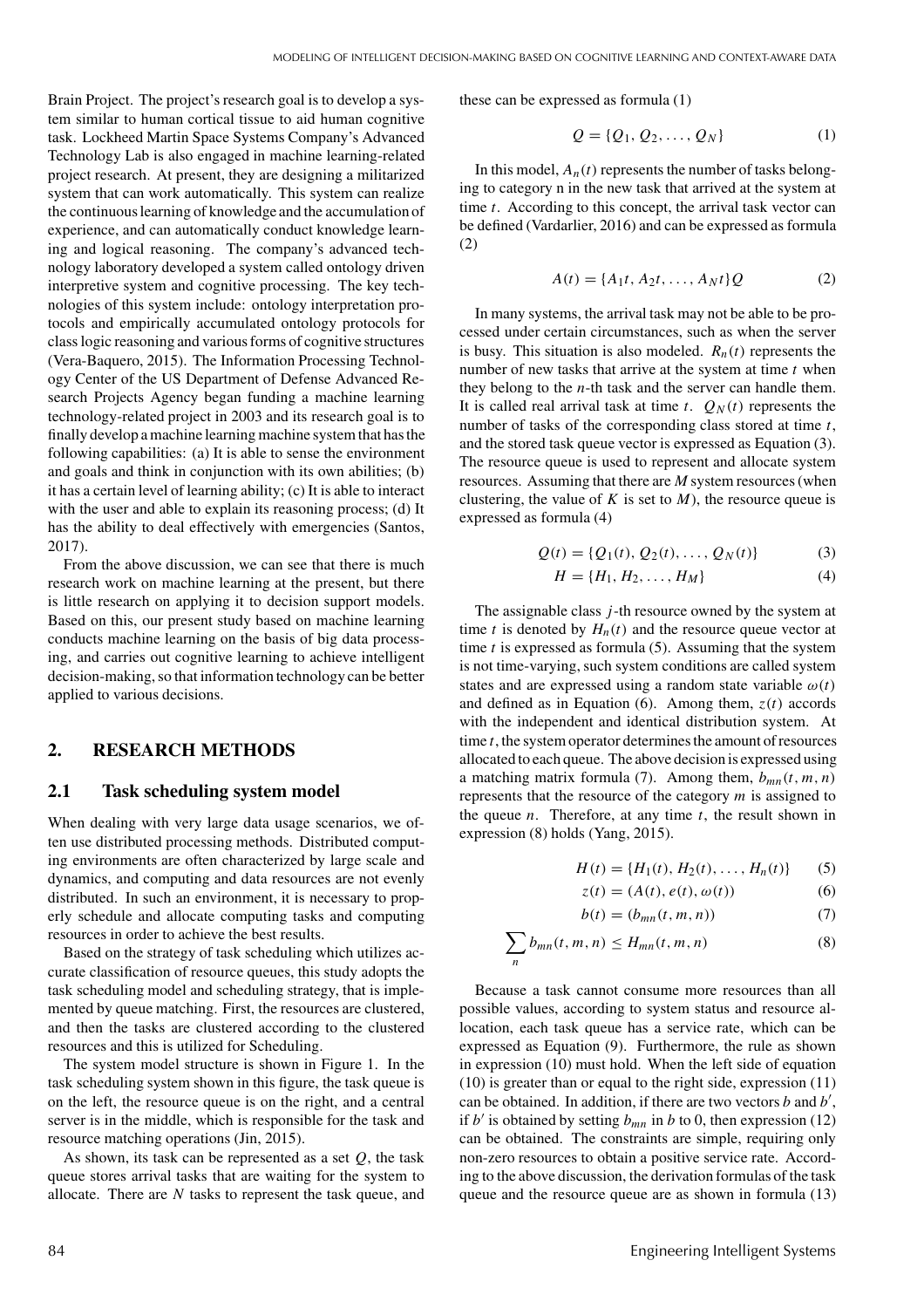

**Figure 1** Task scheduling system model.

and formula (14) (Phillips, 2014):

 $u_n(t) \triangleq u_n(z(t), b)$  (9)

$$
u_n(z(t),b) > 0 \tag{10}
$$

$$
u_n(z(t), b) \ge \beta'_u \min(b_{mn})
$$
\n(11)

$$
u_n(z(t), b) \le u_n(z(t), b') + \beta'_u b_{mn}
$$
 (12)

$$
Q_n(t+1) = \max Q_n(t) - u_n(t), 0 + R_n(t) \tag{13}
$$

$$
H_m(t+1) = H_m(t) - \sum_n b_{mn}(t) + h_m(t)
$$
 (14)

The performance of the system is mainly determined by the average queue income.  $r_n$  is defined as Equation (15), The revenue of a single classification in the system can be expressed as  $\bar{r}$ , then the total system revenue is the sum of all the benefits and the formula for system revenue is given as Equation (16). The maximum value of the difference between the system revenue and system cost is used as the basis for system optimization. This difference is represented by *fa*v. The difference between the benefit of the whole system and the cost equation of the system, and the system's cost equation can be expressed as *c*total and it can be expressed as shown in formula (17).

$$
r_n \triangleq \lim_{t \to \infty} \frac{1}{t} \sum_{\tau=0}^{t-1} r_n(\tau) \tag{15}
$$

$$
U_{\text{total}}(\bar{r}) \triangleq \sum_{n} U_{n}(\bar{r}_{n}) \tag{16}
$$

$$
f_{av} = U_{\text{total}}(\bar{r}) - C_{\text{total}} \tag{17}
$$

The stability of the system is to prevent tasks and resources from waiting in the queue for a long time without being processed or used. This is important in many situations. For example, in energy collection network, it is very important to guarantee the timely delivery of the package; in a crowdsourcing system, it is also important to keep the processor waiting time to be as short as possible (Syeda, 2018).

The selection of the center point is completed in two steps. The first step is to divide the resource data set into several small clusters. In the second step, these small clusters are further gathered into groups according to distances. The final cluster center is obtained from these clusters. The first step is actually an incremental processing algorithm. Therefore, the data set is traversed first, and each small cluster is initialized with only one data point, which is recorded as a small cluster head. Then the incremental update operation is performed.

The incremental update method is as follows: For any data point in the data set, if the distance of the resource data point from a small cluster head is less than or equal to a set threshold, the data point is assigned to this small cluster. If no small cluster head satisfies the condition that the distance to the data point is less than the set threshold, the data point is classified into the small cluster head that is traversed first (for the efficiency of the algorithm operation).

In addition, each small cluster also has a counter to record the number of data points currently belonging to the small cluster. Finally, the average of all the data points in a small cluster is calculated as the new center point of the small cluster head. All the data points whose distance from the center point is smaller than the set small cluster radius are assigned to this small cluster. After the first step, a small cluster centered on the center point of a small cluster is obtained. The distance from the center of all data points within a small cluster is less than or equal to the set threshold. The small cluster is a data point surrounded by a circle whose center point is a center and whose radius is a set threshold distance. At the same time, all the small clusters obtained in the first step will be combined into their own cluster groups.

The combined method will calculate the distance and the number of nodes in each cluster. In addition, the center point of the newly formed cluster group will be used as the cluster initial center point of the K-means clustering algorithm. If the distance between two data points of any two small clusters is greater than the set threshold distance, all the small clusters become a cluster group; if the number of cluster groups is larger than the value of K specified by the K-means algorithm, the clusters are combined into K-sized cluster groups; If the number of cluster groups is smaller than the value of K specified by the K-means algorithm, the cluster with the largest number of data points in a small cluster is divided into two, so that the K number of clusters specified by the K-means algorithm is consistent with the number of clusters. The center of the adjusted cluster group is used as the initial cluster center of the K-means algorithm.

Figure 2 shows a schematic diagram of the cluster formation process of small clusters. The figure shows the process of a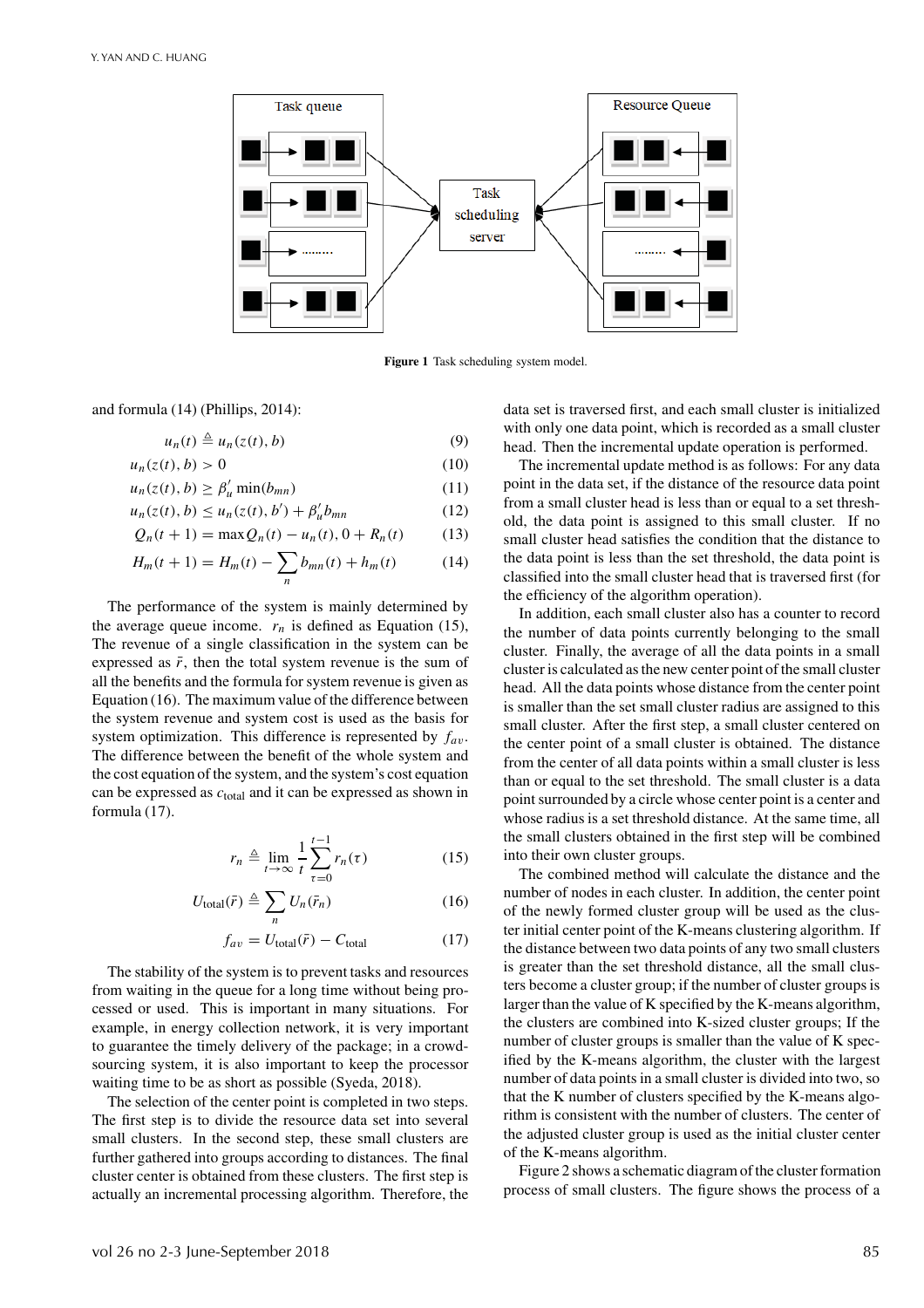cluster. Small clusters where the distance between all center points is smaller than the set value will collectively form a cluster group (Boulila, 2017).

#### **3. EXPERIMENTAL RESULTS**

The selection of the test system is mainly to ensure the stability of the experimental results and the subsequent practicality of the test. Distributed environments are used for algorithm simulation. In the experiment, to improve system stability, the experimental environment used was an 8-node cluster and the system was Ubuntu 13.04's 64-bit operating system. The computer used is the Lenovo 710s series. The actual allocated memory size for each node is 2G, the distributed file storage system is HDFS, and the Map Reduce framework design is used. The cluster contains a main section, and the rest are slave nodes.

The performance of the improved resource clustering algorithm and the K-means algorithm provided by Mahout are compared in terms of clustering accuracy. The performance in terms of accuracy for each category of a data set with 20 categories was measured and the cluster was set to use 8 nodes. The 20 data categories are numbered 1 to number 20, respectively, and the resulting accuracy of each category is shown in Figure 3.

The performance of the improved resource clustering algorithm and the K-means algorithm provided by Mahout in terms of the time spent in clustering are compared. Other parameters are fixed, the number of nodes from 2 to 8 clusters is changed, and then the clustering algorithm execution time corresponding to the number of each node is recorded. The experimental results obtained are shown in Figure 4.

The number of task categories in the system is set to 5, and the number of resource categories is set to 5. At the same time  $r_{\text{max}} = 5$ ,  $\mu_{\text{max}} = 5$ ,  $b_{\text{max}} = 5$ ,  $h_{\text{max}} = 5$  is set. After the parameters are set, the control parameter V is first changed according to 10, 20, 50, 80, 100 (V is a parameter of the balance relationship between the control system gain and the system delay), and the task scheduling algorithm based on the improved queue matching and the task delay performance analysis of the RAM are compared. Task delay performance is represented by the total number of tasks in the task queue. The results obtained are shown in Figure 5.

Next, the performance of the SMQ and RAM in terms of resource allocation efficiency is compared. This performance is determined based on the number of unallocated resources included in the resource queue in the task schedule. The greater the unallocated amount, the lower the resource allocation efficiency. Similarly, the parameters V are controlled to change in order of 10, 20, 50, 80, and 100. The experimental results obtained are shown in Figure 6.

#### **4. ANALYSIS AND DISCUSSION**

As can be seen from Figure 3, the clustering algorithm has better performance than the K-means clustering algorithm provided by Mahout in accuracy and stability. The reason for this result is mainly that the initialization operation of the cluster center point has been improved, the accuracy of the classification has been improved, and the selection of the center point is more regular, and the result of each clustering is stable. Therefore, the stability of each clustering result is also greatly improved.

From the result of Figure 4, we can see that the improved resource clustering algorithm performs better than the K-means algorithm provided by Mahout in the execution time. The main reason is the optimization strategy of the initialization of the center point of the clustering algorithm, which effectively reduces the number of iterations of the clustering algorithm, thereby greatly Improving the time consumption of the clustering algorithm .

From Figure 5, it can be seen that the total amount of tasks accumulated in the task queue of the TSMQ algorithm is less than the RAM algorithm, which means that it has better performance than the RAM. From Figure 6, it can be seen that TSMQ has better performance in terms of resource allocation efficiency than RAM.

In order to realize the analysis of large-scale data and the automatic extraction of valuable information, it is necessary to find a new data interaction processing method, which is machine learning technology. Machine learning is a kind of data analysis that can continuously learn knowledge and improve cognitive ability in the interactive way with the continuous change of data. It is designed to make computers, liking humans, to learn knowledge, analyze problems and make appropriate decisions based on experience and data. At the same time, it should be recognized that machine learning does not want computers to replace human thinking, but to become an effective auxiliary tool for people to recognize and process large-scale data. This tool has the ability to help people solve some problems and filter out invalid interference information.

Based on the above analysis, The paper proposes a cognitive computing model, and then studies the data processing techniques that may be used in the model and the task scheduling algorithm in a distributed environment. Based on this goal, this paper addresses the following three aspects :

- 1. Due to the use of Internet applications, a large amount of perceptual data and context-aware data flows are generated. This kind of data stream has characteristics such as fast transmission speed, large flow, unclear degree of correlation, arrival in disorder, etc. It is very difficult to extract the desired data from it and understand its meaning. In response to this problem, this paper studies a machine learning model based on context-aware data flow to achieve effective analysis of context-aware data and to derive effective cognitive results. In addition, this paper proposes a data flow-oriented decision tree algorithm to optimize the data flow for data stream classification and processing.
- 2. In today's ever-expanding data scale, it is difficult for people to find information that they are interested in or to analyse for themselves the vast amounts of data. For this background, how to more effectively use the computer's high-efficiency computing capability and use machine learning and other related technologies to achieve human-like cognition and judgment, so as to make accurate decision results has very important practical significance. Based on this, this paper presents a cog-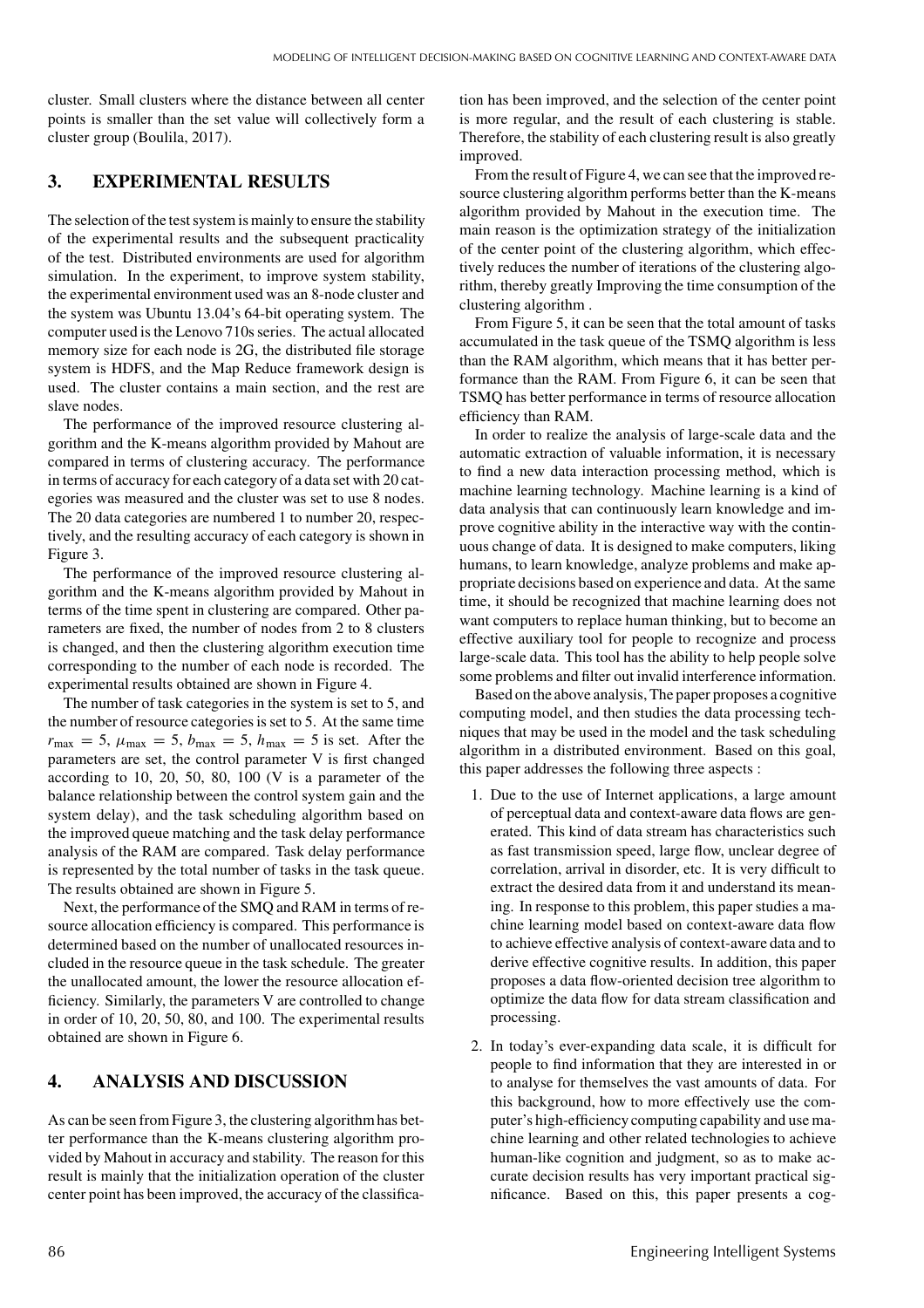

**Figure 2** A cluster group consisting of multiple small clusters.



**Figure 3** Comparison of the accuracy of improved resource clustering algorithm and Mahout K-means algorithm.



**Figure 4** Comparison of the speed of improved resource clustering algorithm and Mahout K-means algorithm.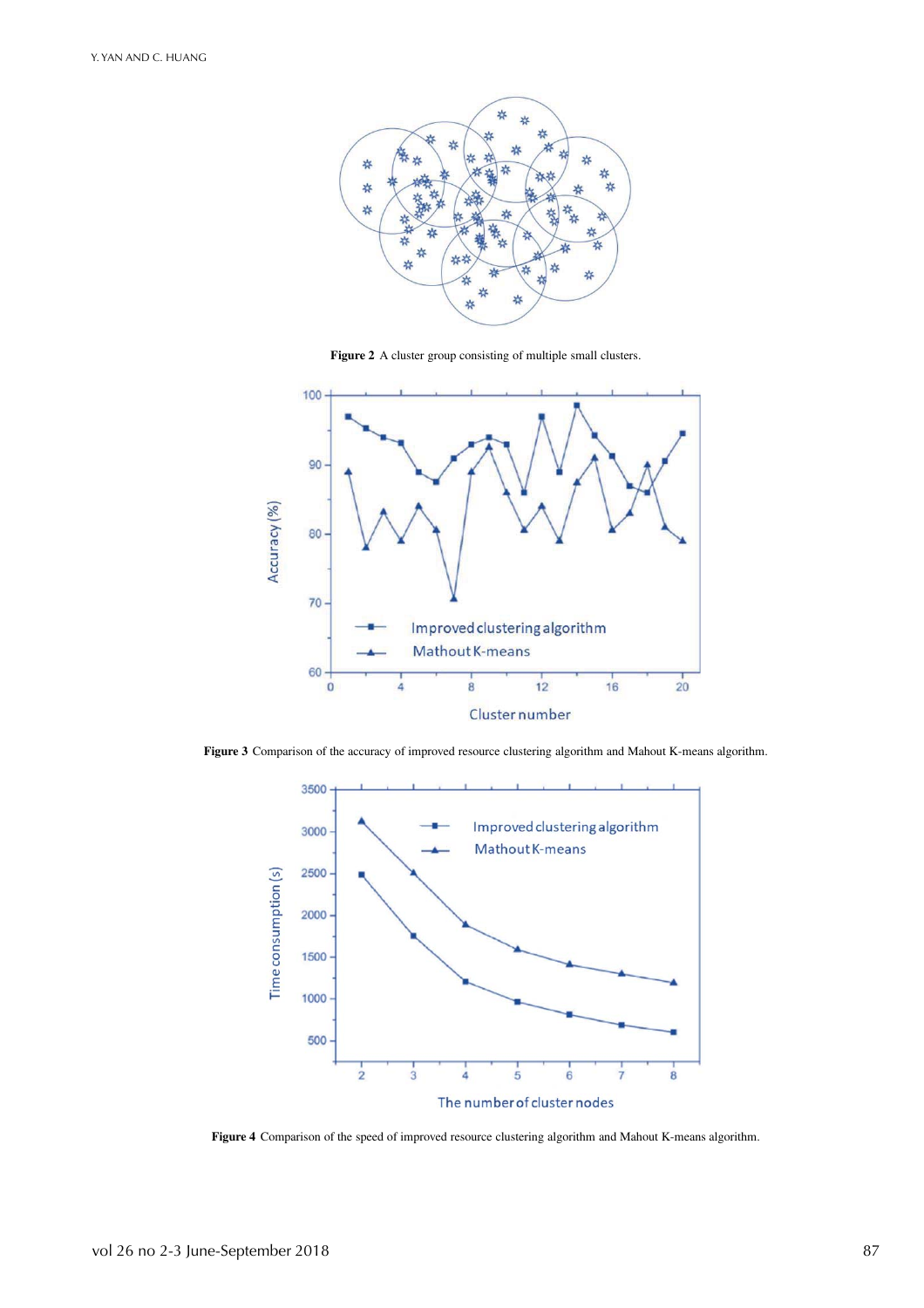

**Figure 5** Comparison of task delay performance.



Figure 6 Comparison of resource allocation efficiency.

nitive decision-making algorithm based on deep belief networks and linear sensors. Based on the deep belief network, it implements a cognitive decision model with error control function, comprehensively considers the information itself and context information, and finally procides the decision result as to whether the information is valid or not.

3. In a very large data usage scenario, distributed processing methods are often used in actual applications. Distributed computing environments often have scaling up capability, dynamic features, and computing and data resources are not necessarily evenly distributed. Under such a usage scenario, it is necessary to perform reasonable scheduling and allocation of computing tasks and computing resources so that optimal resource utilization and data processing can be achieved. Therefore, this paper proposes a task scheduling algorithm based on improved queue matching to solve the task scheduling problem in distributed computing environments. First, the resources are clustered, and then the tasks are scheduled according to the clustered resource clusters, so that the system can achieve higher computing efficiency and resource utilization.

## **5. CONCLUSION**

The task scheduling algorithm based on improved queue matching proposed by the research is based on resource and task size. The resources are clustered first, and then the resource queues are generated according to the clustered resource clusters for task scheduling and resource allocation. It can be seen from the simulation results that the first clustering strategy in the article has better performance than the direct scheduling method. The clustering algorithm has better performance than the K-means clustering algorithm provided by Mahout in accuracy and stability. This is due mainly to the fact that the initialization operation of the cluster center point has been improved, the accuracy of the classification has been improved, the selection of the center point is more regular, and the result of each clustering is stable. The improved resource